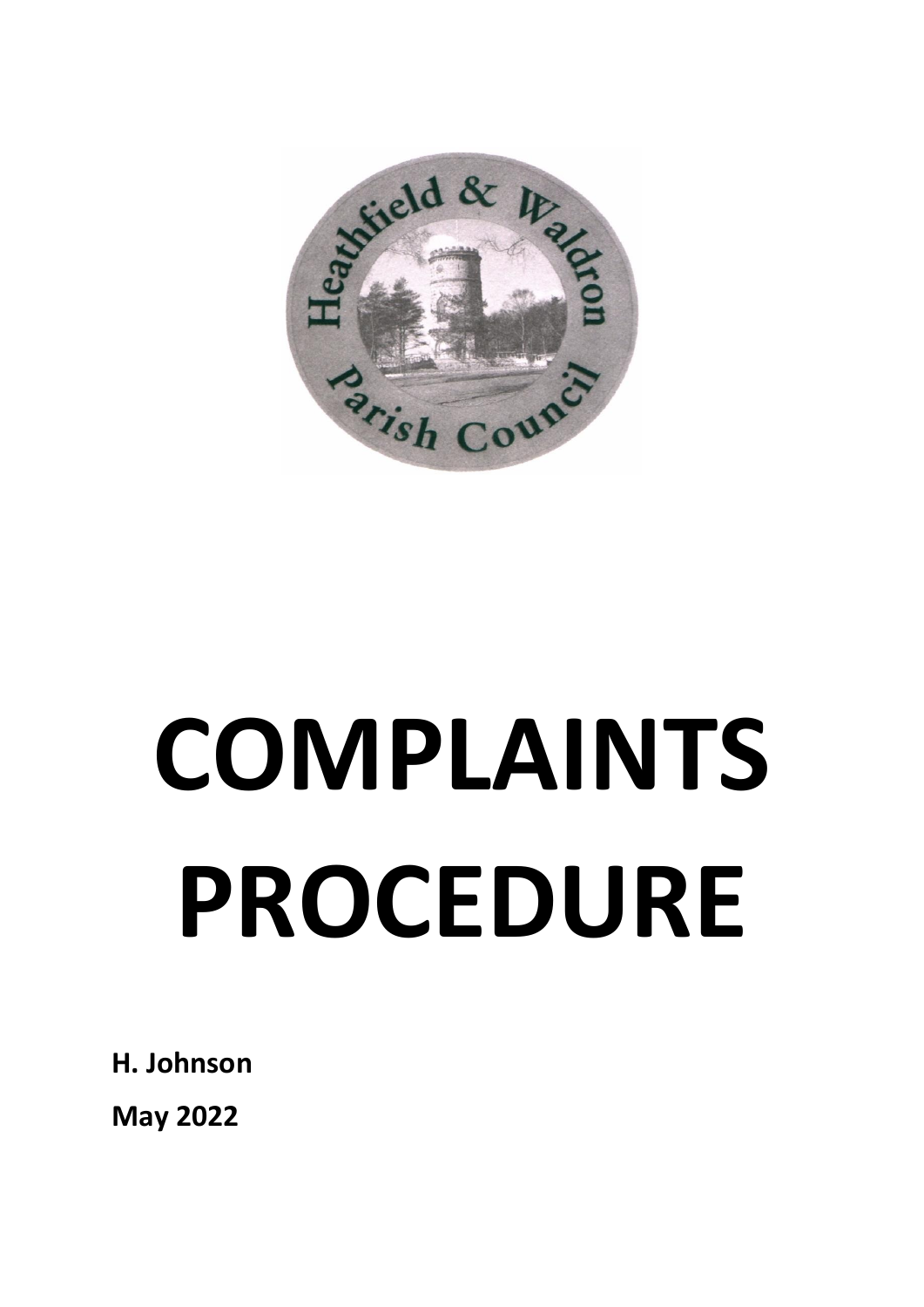1. Heathfield and Waldron Parish Council is committed to providing a quality service for the benefit of the people who live or work in its area or are visitors to the locality. If you are dissatisfied with the standard of service you have received from this council, or are unhappy about an action or lack of action by this council, this Complaints Procedure sets out how you may complain to the council and how we shall try to resolve your complaint.

2. This Complaints Procedure applies to complaints about council administration and procedures and may include complaints about how council employees have dealt with your concerns.

3. This Complaints Procedure does not apply to:

- Complaints by one council employee against another council employee, or between a council employee and the council as employer. These matters are dealt with under the council's disciplinary and grievance procedures;
- Complaints against councillors are covered by the Code of Conduct for Members adopted by the Council on 10<sup>th</sup> March 2020 and, if a complaint against a councillor is received by the council, it will be referred to the Standards Committee of Wealden District Council. Further information on the process of dealing with complaints against councillors may be obtained from the Monitoring Officer of Wealden District Council.

4. The appropriate time for influencing Council decision-making is by raising your concerns before the Council debates and votes on a matter. You may do this by writing to the Council in advance of the meeting at which the item is to be discussed. There may also be the opportunity to raise your concerns in the public participation section of Council meetings. If you are unhappy with a Council decision, you may raise your concerns with the Council, but Standing Orders prevent the Council from re-opening issues for six months from the date of the decision, unless there are exceptional grounds to consider this necessary and the special process set out in the Standing Orders is followed.

5. You may make your complaint about the council's procedures or administration to the Clerk. You may do this in person, by phone, or by writing to or emailing the Clerk. The addresses and numbers are set out below.

6. Wherever possible, the Clerk will try to resolve your complaint immediately. If this is not possible, the Clerk will normally try to acknowledge your complaint within five working days.

7. If you do not wish to report your complaint to the Clerk, you may make your complaint directly to the Chairman of the Council who will report your complaint to the Council

8. The Clerk or the Chair of the Finance and General Purposes Committee or of the Council will investigate each complaint, obtaining further information as necessary from you and/or from staff or members of the Council.